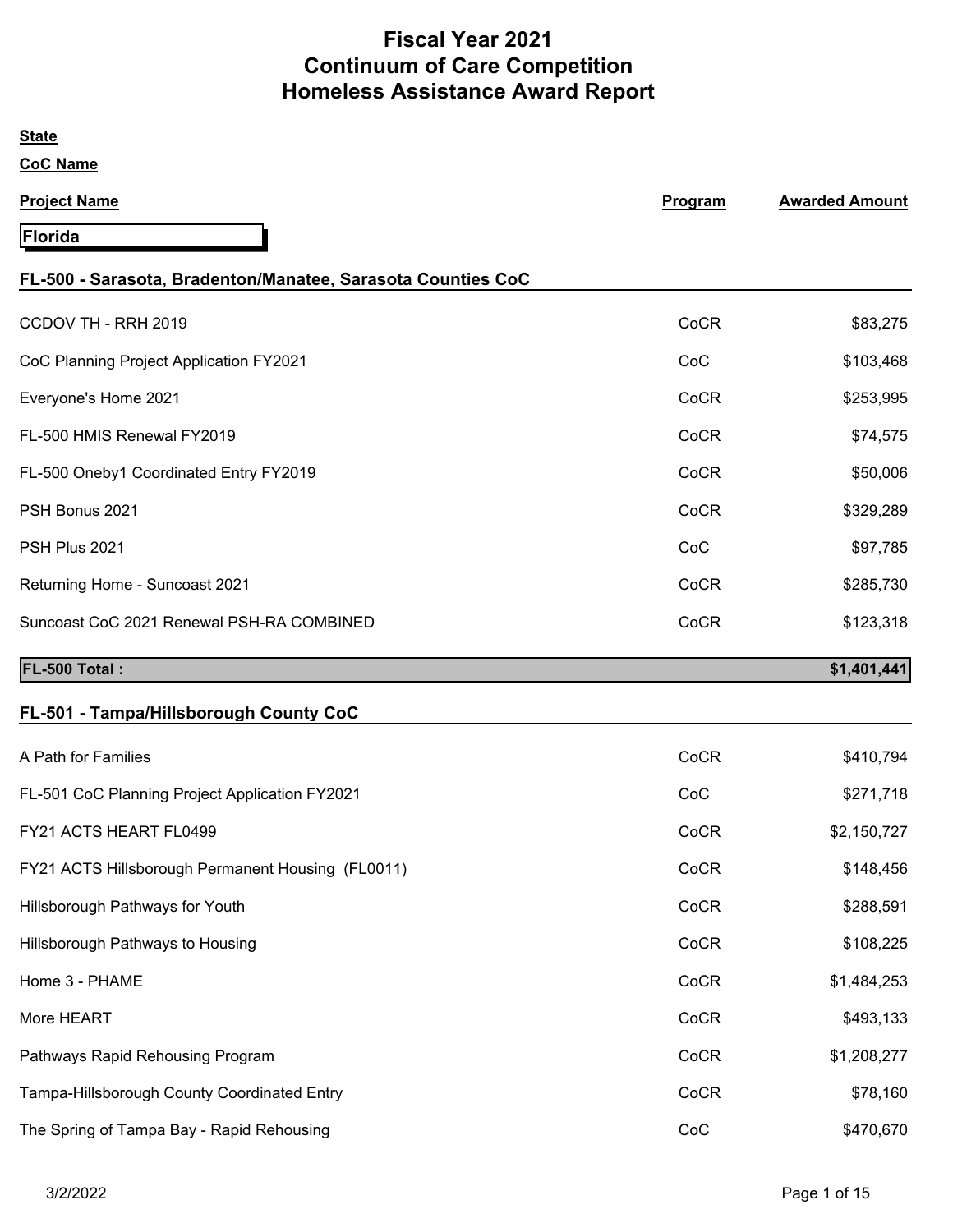### **CoC Name**

| <b>Project Name</b><br><b>TRA Collaborative</b> | Program<br>CoCR | <b>Awarded Amount</b><br>\$419,172 |
|-------------------------------------------------|-----------------|------------------------------------|
| TRA Collaborative 2004                          | CoCR            | \$229,565                          |
| <b>UNITY Information Network</b>                | CoCR            | \$238,843                          |

#### **FL-501 Total : \$8,000,584**

| FL-502 - St. Petersburg, Clearwater, Largo/Pinellas County CoC     |      |           |
|--------------------------------------------------------------------|------|-----------|
| Baty Villas and Carlton Home                                       | CoCR | \$100,938 |
| <b>Brookwood Transitional Housing</b>                              | CoCR | \$79,085  |
| Burlington/Grove Park//Twin i+II/Broadwater II, iii, IV/Clam Bayou | CoCR | \$648,295 |
| <b>CASA Rapid Rehousing</b>                                        | CoCR | \$273,211 |
| <b>CASA Rapid Rehousing expansion</b>                              | CoCR | \$48,695  |
| CASA TH-RRH - Gateway                                              | CoCR | \$366,916 |
| <b>CASA Tiny Homes</b>                                             | CoC  | \$562,221 |
| Del Mar DV Housing                                                 | CoCR | \$97,837  |
| FL502 Coordinated Intake FY 2021                                   | CoCR | \$168,211 |
| FL502 Planning Grant 2021                                          | CoC  | \$132,425 |
| Independence Square North Phase I                                  | CoCR | \$52,565  |
| Mid County and Pinellas County Safe Haven                          | CoCR | \$926,753 |
| Pinellas HMIS Renewal FY 2021                                      | CoCR | \$240,372 |
| Pinellas Pathways to Housing Financial Assistance                  | CoCR | \$204,164 |
| Preserves at Clam Bayou                                            | CoCR | \$822,294 |
| Returning Home - Pinellas 2021                                     | CoCR | \$299,397 |
| S+C 62                                                             | CoCR | \$353,604 |
| Shelter Plus Care 7                                                | CoCR | \$82,068  |
|                                                                    |      |           |

# **FL-503 - Lakeland, Winterhaven/Polk County CoC** Coordinated Entry **Coordinated Entry Coordinated Entry Coordinated Entry Coordinated Entry 138,223** FL-503 CoC Planning Project **Cock and Struck and Struck and Struck and Struck and Struck and Struck and Struck and Struck and Struck and Struck and Struck and Struck and Struck and Struck and Struck and Struck and Struck a**

**FL-502 Total : \$5,459,051**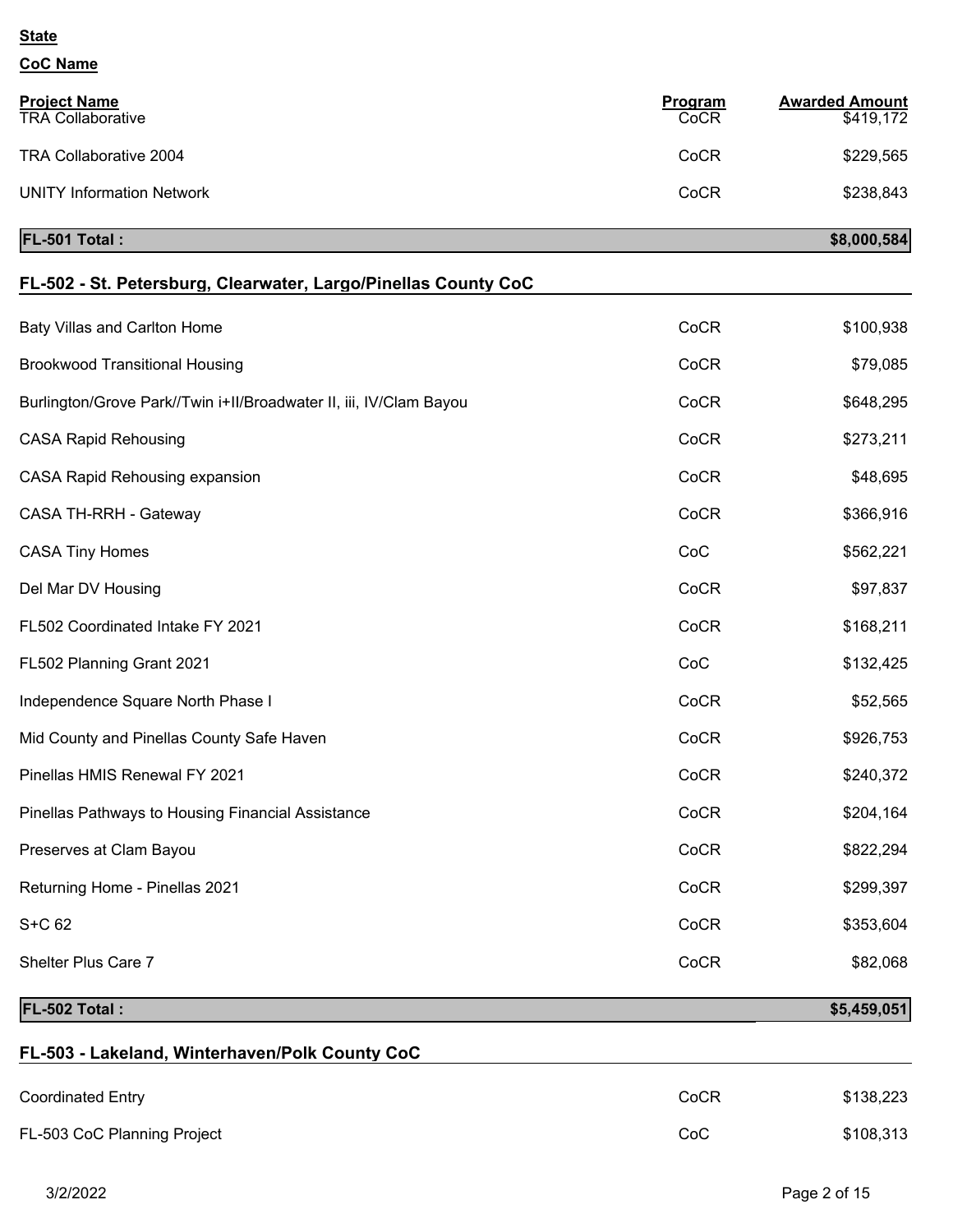# **CoC Name**

| <b>Project Name</b><br>FY21 Polk County PSH Bonus Application | <b>Program</b><br>CoC | <b>Awarded Amount</b><br>\$184,800 |
|---------------------------------------------------------------|-----------------------|------------------------------------|
| FY21 Polk HEART (FL0553)                                      | CoCR                  | \$286,191                          |
| FY21 POLK Scattered Site Leasing (FL0048)                     | CoCR                  | \$128,011                          |
| FY21 Winter Haven Scattered Site Leasing (FL0384)             | CoCR                  | \$248,668                          |
| Homeless Management Information System                        | CoCR                  | \$118,751                          |
| <b>Housing Stabilization Renewal</b>                          | CoCR                  | \$328,135                          |
| Permanent Housing Services Group A Renewal                    | CoCR                  | \$121,444                          |
| Rapid Rehousing for Polk County Renewal                       | CoCR                  | \$90,981                           |
| Returning Home - Polk County                                  | CoCR                  | \$577,584                          |
| <b>FL-503 Total:</b>                                          |                       | \$2,331,101                        |

| FL-504 - Daytona Beach, Daytona/Volusia, Flagler Counties CoC |  |
|---------------------------------------------------------------|--|
|---------------------------------------------------------------|--|

| 2021 Joint Transitional/PH-RRH Domestic Violence             | CoCR | \$57,527  |
|--------------------------------------------------------------|------|-----------|
|                                                              |      |           |
| 2021 Joint Transitional/PH-RRH Domestic Violence Bonus Grant | CoC  | \$181,163 |
| 2021 PSH for Homeless Families                               | CoCR | \$51,034  |
| 2021 PSH Homeless Individuals                                | CoCR | \$121,575 |
| 2021 Rapid Rehousing Ind and Unaccompanied Youth             | CoCR | \$108,735 |
| <b>DV-RRH 2021</b>                                           | CoCR | \$165,356 |
| DV-RRH EXPANSION BONUS 2021                                  | CoC  | \$186,180 |
| FL-504 CoC Planning 2021                                     | CoC  | \$70,224  |
| FL-504 Coordinated Entry 2021                                | CoCR | \$171,753 |
| FL-504 HMIS Consolidated 2021                                | CoCR | \$122,134 |
| JOINT TH/RRH 2021                                            | CoCR | \$122,021 |
| JOINT TH/RRH YOUTH EXPANSION (REALLOCATED) 2021              | CoC  | \$95,830  |
| My Place Apartments                                          | CoCR | \$205,413 |
| PH-16WS 2021                                                 | CoCR | \$159,444 |
| PH-18W 2021                                                  | CoCR | \$158,194 |
| PH-19 2021                                                   | CoCR | \$123,242 |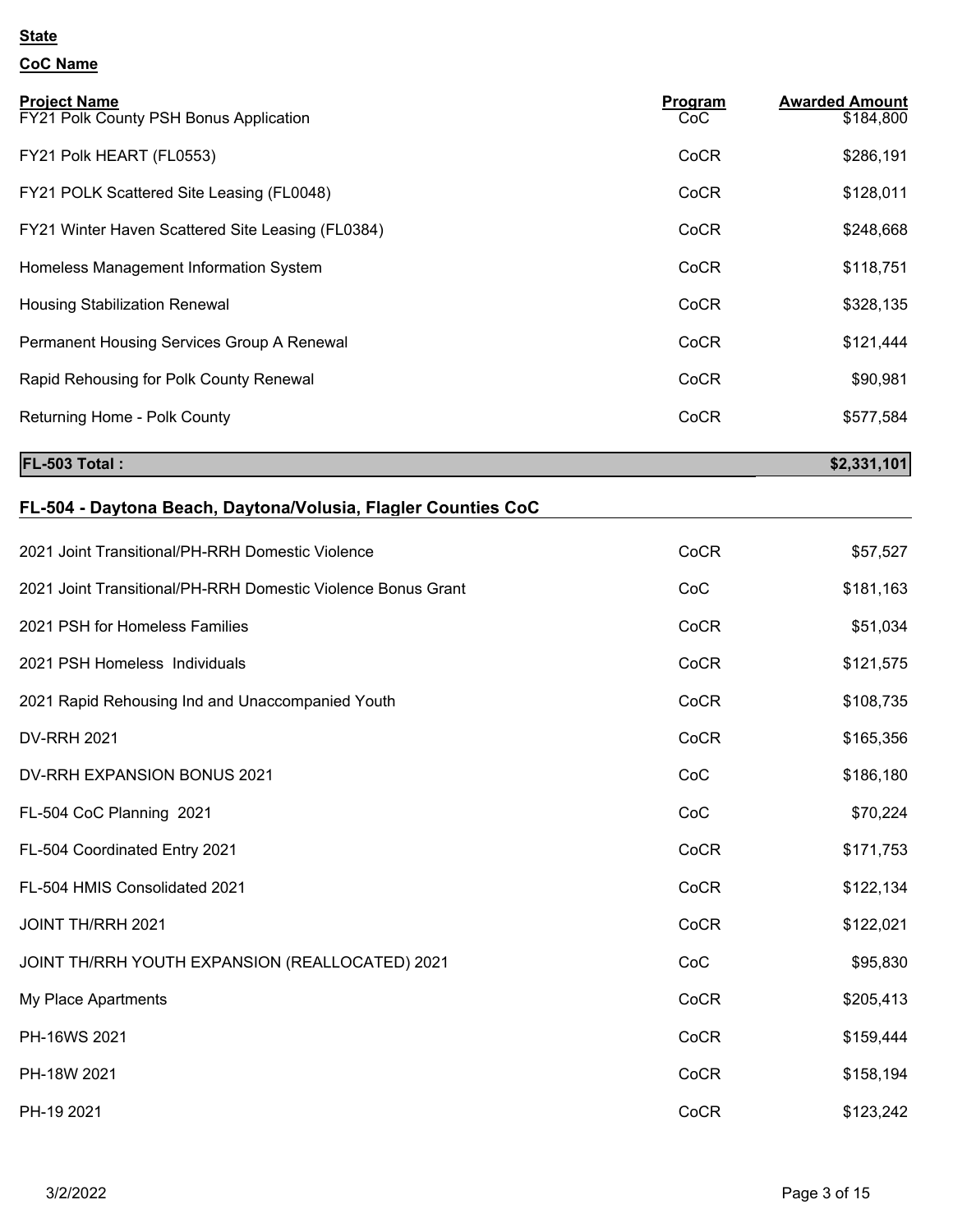| <b>CoC Name</b>                                          |                 |                                   |
|----------------------------------------------------------|-----------------|-----------------------------------|
| <b>Project Name</b><br>PH-29 2021                        | Program<br>CoCR | <b>Awarded Amount</b><br>\$89,559 |
| FL-504 Total :                                           |                 | \$2,189,384                       |
| FL-505 - Fort Walton Beach/Okaloosa, Walton Counties CoC |                 |                                   |
| 2021 Planning Grant                                      | CoC             | \$20,634                          |
| 2021 SSO Project                                         | CoC             | \$49,084                          |
| <b>HMIS Renewal 2021</b>                                 | CoCR            | \$52,552                          |
| Independent Living                                       | CoC             | \$414,507                         |
| <b>RRH Renewal</b>                                       | CoCR            | \$171,582                         |
| FL-505 Total:                                            |                 | \$708,359                         |
| FL-506 - Tallahassee/Leon County CoC                     |                 |                                   |
| A Place Called Home                                      | CoCR            | \$487,610                         |
| APCH for Families Renewal FY 2021                        | CoCR            | \$176,493                         |
| CoC Planning Project Application FY2021                  | CoC             | \$74,278                          |
| <b>HMIS Renewal FY2021</b>                               | CoCR            | \$130,292                         |
| Home Plate                                               | CoCR            | \$765,417                         |
| Refuge House Safe landing Renewal FY2021                 | CoCR            | \$100,482                         |
| Youth Launch                                             | CoCR            | \$53,000                          |
| Youth Launch Expansion                                   | CoC             | \$130,852                         |
| FL-506 Total:                                            |                 | \$1,918,424                       |
| FL-507 - Orlando/Orange, Osceola, Seminole Counties CoC  |                 |                                   |
| 2021 Bonus PSH 1                                         | CoC             | \$238,050                         |
| 2021 CES                                                 | CoCR            | \$456,124                         |
| 2021 CoC Planning                                        | CoC             | \$326,678                         |
| 2021 Covenant House CMO                                  | CoCR            | \$91,003                          |
| 2021 Covenant House ROPAL                                | CoCR            | \$154,449                         |
| 2021 DV Bonus - DV - Project Imagine                     | CoC             | \$1,236,005                       |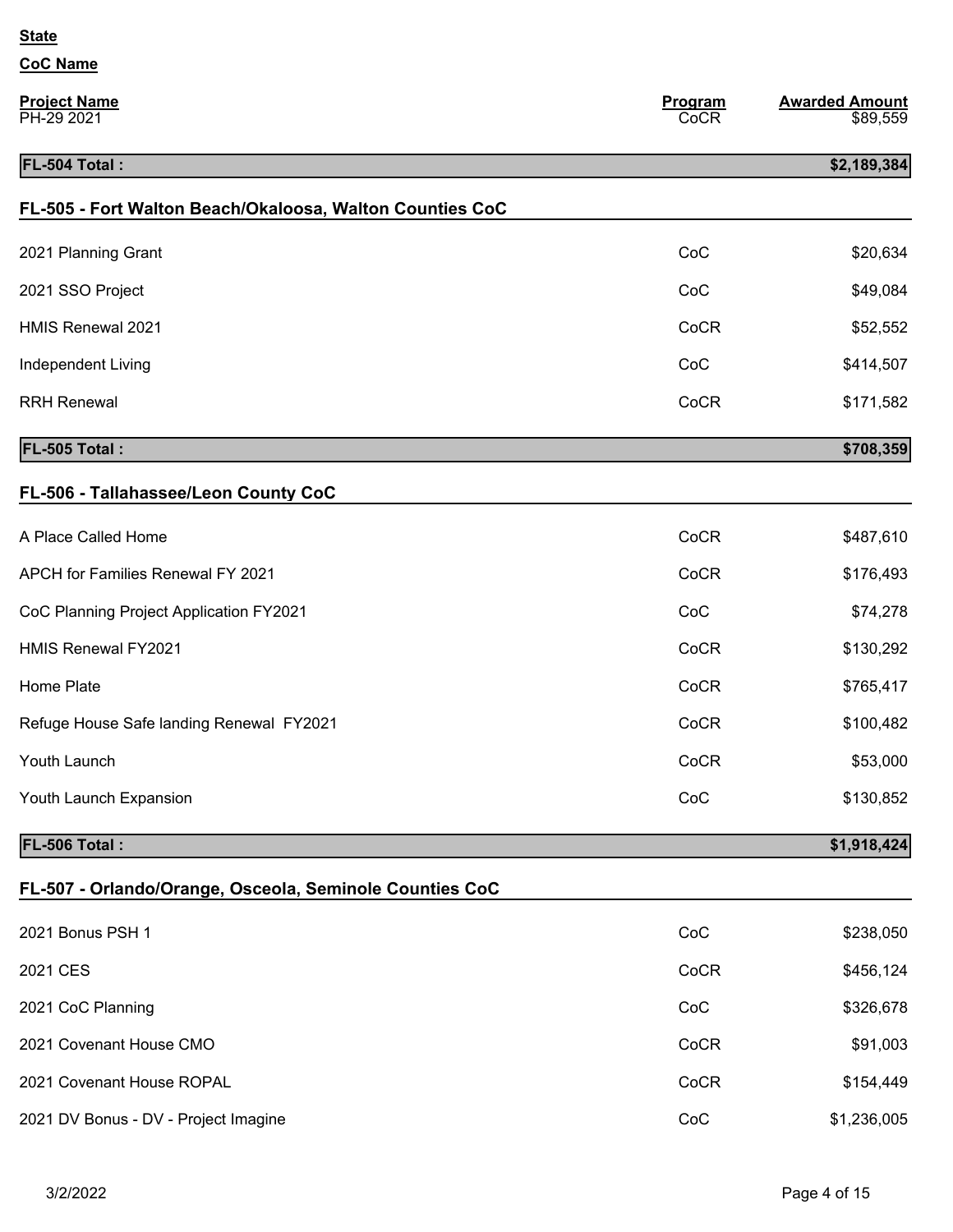#### **CoC Name**

| <b>Project Name</b><br>2021 DV Bonus - HT - RRH | Program<br>CoC | <b>Awarded Amount</b><br>\$402,040 |
|-------------------------------------------------|----------------|------------------------------------|
| 2021 EFS Beacon of Light                        | CoCR           | \$118,962                          |
| 2021 GAECDC Homes for New Beginnings            | CoCR           | \$66,705                           |
| <b>2021 HMIS</b>                                | CoCR           | \$337,565                          |
| 2021 Leasing                                    | CoCR           | \$1,498,183                        |
| 2021 New Housing and Health Care PSH            | CoC            | \$95,760                           |
| 2021 Orange Co S+C                              | CoCR           | \$978,513                          |
| 2021 Osceola Co S+C                             | CoCR           | \$297,583                          |
| 2021 PSH Operating and Services                 | CoCR           | \$507,679                          |
| 2021 Rental Assistance & Services               | CoCR           | \$2,419,143                        |
| 2021 RRH 1                                      | CoCR           | \$697,646                          |
| 2021 RRH2                                       | CoCR           | \$1,410,411                        |
| 2021 Seminole Co S+C                            | CoCR           | \$671,759                          |
| FL-507 Total:                                   |                | \$12,004,258                       |

#### **FL-508 - Gainesville/Alachua, Putnam Counties CoC**

| <b>FL-508 Total:</b>                  |      | \$859,811 |
|---------------------------------------|------|-----------|
| Rapid Rehousing for DV Survivors 2021 | CoCR | \$117,307 |
| LCH 2021 RRH DV Bonus                 | CoCR | \$58,248  |
| FL-508 Planning FY 2021               | CoC  | \$43,554  |
| FL-508 HMIS Renewal FY 21             | CoCR | \$70,928  |
| FL-508 CE Renewal FY 21               | CoCR | \$32,012  |
| Family Promise Keepers - PSH21        | CoC  | \$70,959  |
| Family Promise CoC - RRH21            | CoCR | \$58,599  |
| 2021 PSH New Application              | CoC  | \$50,223  |
| 2021 PSH Expansion Renewal            | CoCR | \$138,165 |
| 2021 PSH Renewal                      | CoCR | \$219,816 |
|                                       |      |           |

#### **FL-509 - Fort Pierce/St. Lucie, Indian River, Martin Counties CoC**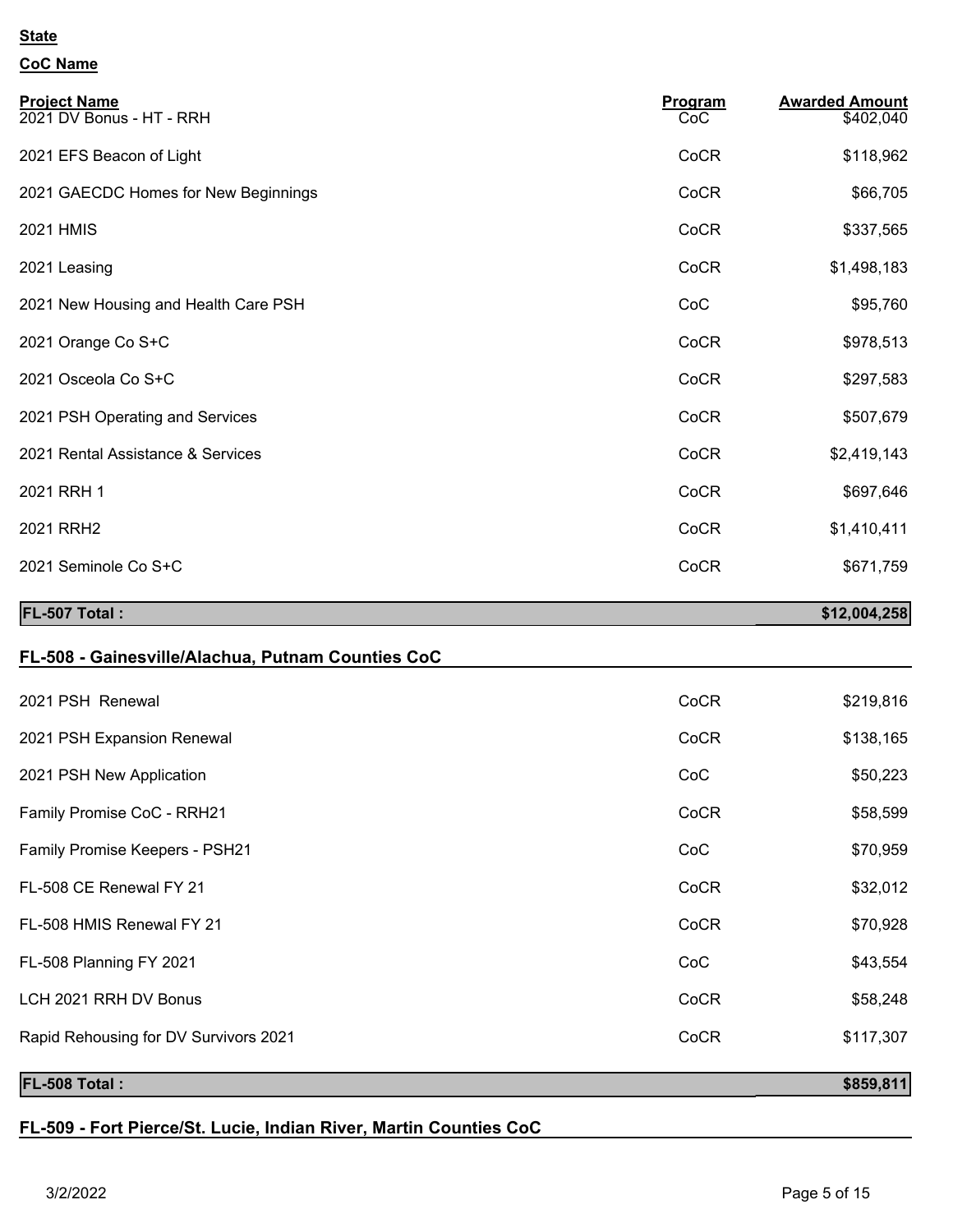# **CoC Name**

| <b>Project Name</b><br>2019 DATA QUALITY | Program<br>CoCR | <b>Awarded Amount</b><br>\$27,840 |
|------------------------------------------|-----------------|-----------------------------------|
| <b>ALCOHOPE Renewal</b>                  | CoCR            | \$94,992                          |
| CoC Planning Project Application FY2021  | CoC             | \$56,627                          |
| COC WIDE TRA TWO                         | CoCR            | \$94,992                          |
| <b>COCWIDE TRA Renewal</b>               | CoCR            | \$118,992                         |
| FAMILY RENTAL ASSISTANCE                 | CoCR            | \$119,904                         |
| HMIS COORDINATED ENTRY                   | CoCR            | \$35,400                          |
| Indian River Chronic                     | CoCR            | \$124,212                         |
| <b>Martin County Chronics</b>            | CoCR            | \$130,284                         |
| Martin County Re-Entry                   | CoCR            | \$98,611                          |
| <b>Martin County Rental</b>              | CoCR            | \$130,848                         |
| New Chronics                             | CoCR            | \$361,344                         |
| NEW HORIZONS TWO                         | CoCR            | \$144,300                         |
| RENEWAL SYSTEMS PERFORMANCE              | CoCR            | \$24,821                          |
| <b>SLC Rental Assistance</b>             | CoCR            | \$113,424                         |
| St. Lucie County TRA                     | CoCR            | \$189,504                         |
| St. Lucie County VETS                    | CoCR            | \$191,400                         |

### **FL-509 Total : \$2,057,495**

### **FL-510 - Jacksonville-Duval, Clay Counties CoC**

| AHI Housing Link PSH 2020                                                                | CoCR | \$1,389,657 |
|------------------------------------------------------------------------------------------|------|-------------|
| AHI Villages PSH 2020                                                                    | CoCR | \$472,120   |
| CoC Planning FY2021                                                                      | CoC  | \$190,311   |
| Community Outreach Program (Quest)                                                       | CoCR | \$254,553   |
| Coordinated Intake Expansion                                                             | CoCR | \$120,000   |
| Creating HOPE (Housing Options Promoting Empowerment)                                    | CoC  | \$506,305   |
| DV Bonus Project - Hubbard House HOPE (Housing Options Promoting Empowerment)<br>Project | CoCR | \$591,570   |
| DV RRH FY2021                                                                            | CoCR | \$613,238   |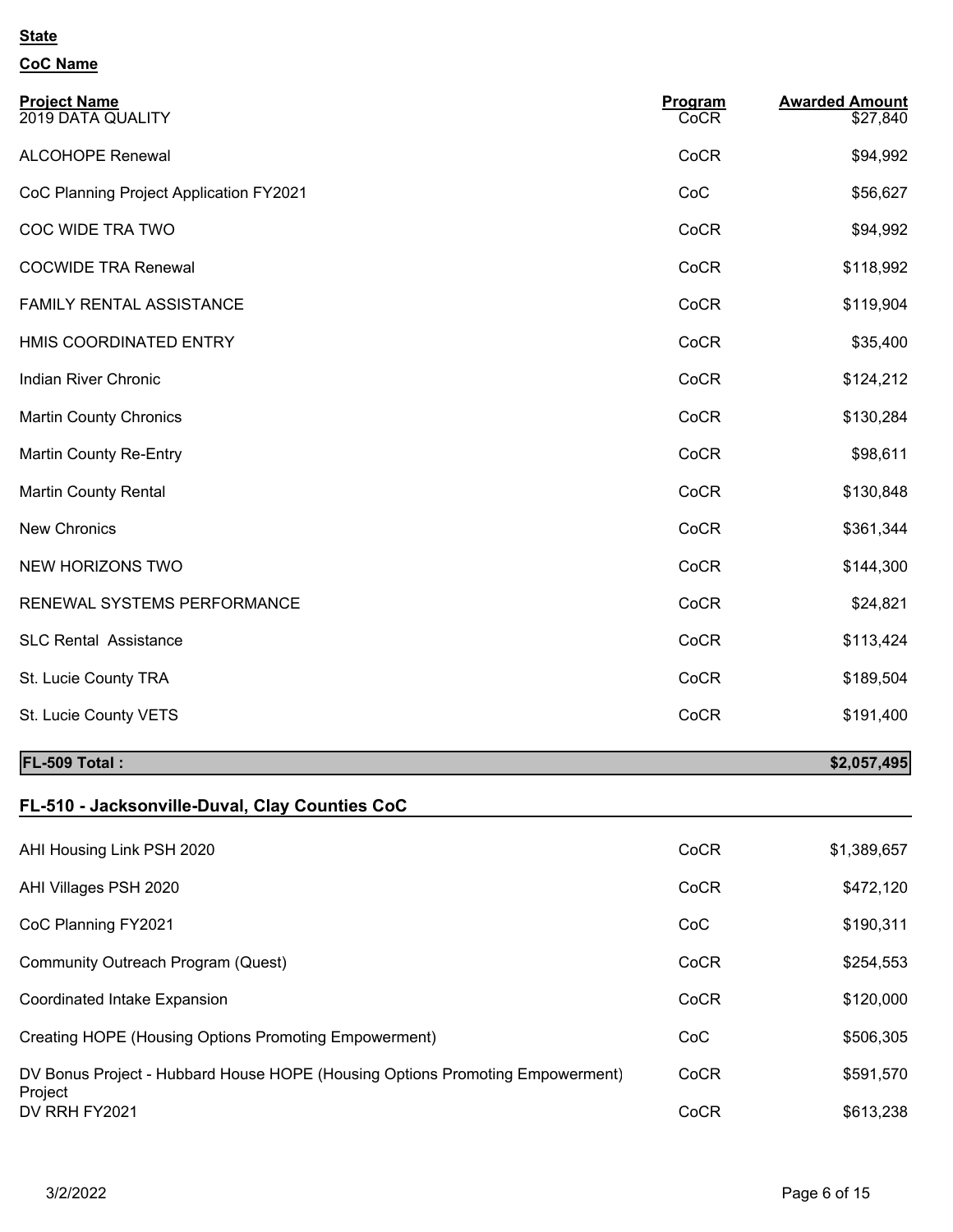#### **CoC Name**

| <b>Project Name</b><br>First Coast Rapid Rehousing Program | Program<br><b>CoCR</b> | <b>Awarded Amount</b><br>\$77,754 |
|------------------------------------------------------------|------------------------|-----------------------------------|
| Home Safe Extention                                        | CoCR                   | \$85,531                          |
| Homesafe FY2021                                            | CoCR                   | \$639,569                         |
| <b>Homeward Bound</b>                                      | CoCR                   | \$314,566                         |
| Homeward Bound Project Expansion                           | CoCR                   | \$218,665                         |
| NEFIN HMIS Training and Analysis Program FY2021            | CoCR                   | \$76,471                          |
| North Florida SHP Rapid Rehousing Program                  | CoCR                   | \$846,821                         |
| Northeast Florida Information Network FY2021               | CoCR                   | \$65,600                          |
| Safe Spaces FY2021                                         | CoCR                   | \$82,686                          |
| Universal Linkage System FY2021                            | CoCR                   | \$58,269                          |
|                                                            |                        |                                   |

### **FL-510 Total :** \$6,603,686<sup>1</sup>

| FL-511 - Pensacola/Escambia, Santa Rosa Counties CoC |      |           |
|------------------------------------------------------|------|-----------|
| CoC Planning 2021                                    | CoC  | \$56,976  |
| <b>HMIS 2021</b>                                     | CoCR | \$143,974 |
| Housing First 2022                                   | CoCR | \$134,810 |
| Independent Living 2021                              | CoCR | \$41,437  |
| <b>Opening Doors Coordinated Entry 2021</b>          | CoCR | \$323,901 |
| Project90                                            | CoCR | \$110,181 |
| FL-511 Total:                                        |      | \$811,279 |

### **FL-512 - St. Johns County CoC**

| FL-512 Total:                    |      | \$178,105 |
|----------------------------------|------|-----------|
| <b>FY21 Housing Navigator</b>    | CoCR | \$33,279  |
| FY21 HMIS                        | CoCR | \$85,362  |
| <b>FY21 DV Coordinated Entry</b> | CoC  | \$50,000  |
| <b>FY21 CoC Planning Project</b> | CoC  | \$9,464   |

#### **FL-513 - Palm Bay, Melbourne/Brevard County CoC**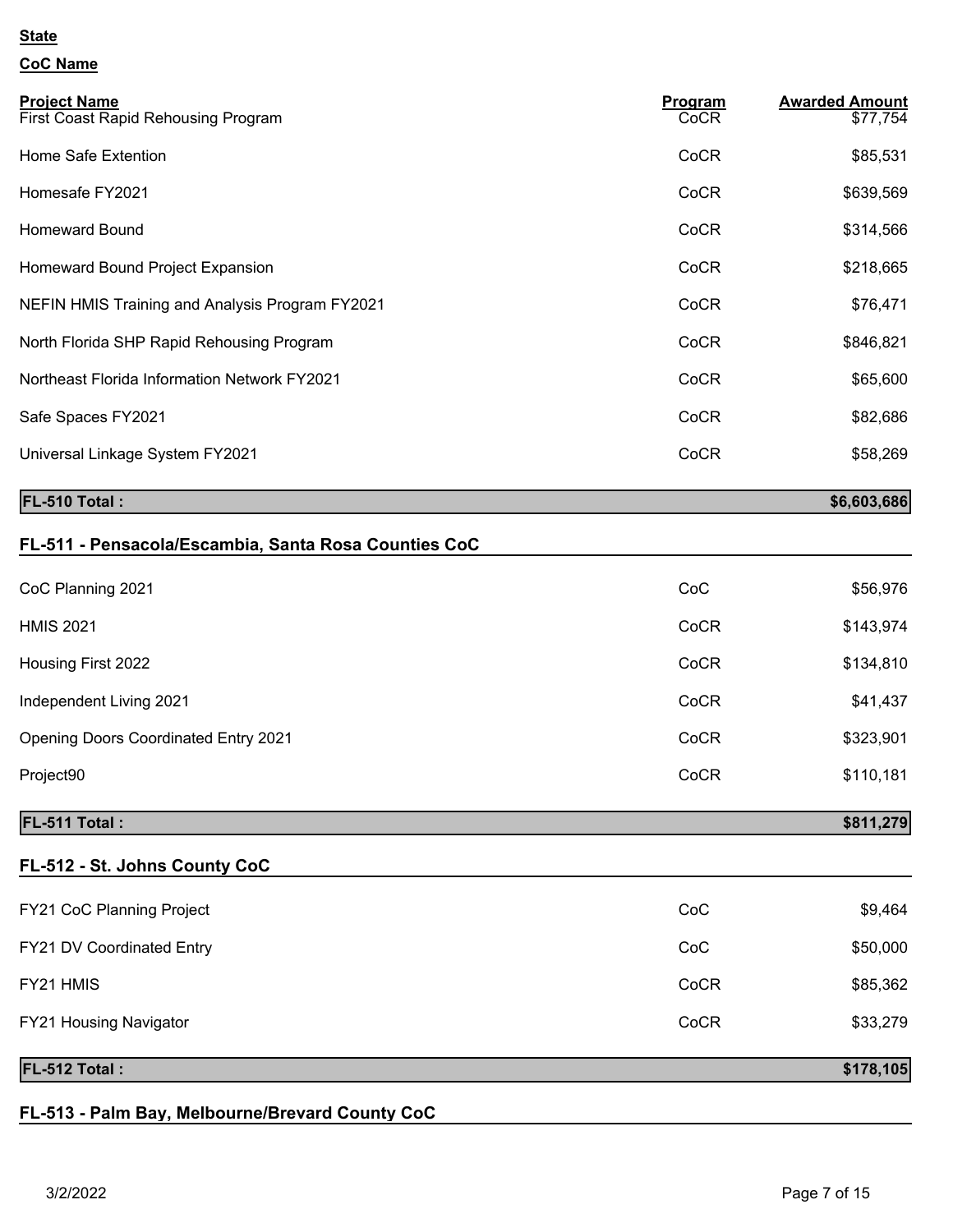### **CoC Name**

| <b>Project Name</b><br>Crosswinds TLP Program FY2021 (2022-2023) | Program<br>CoCR | <b>Awarded Amount</b><br>\$66,547 |
|------------------------------------------------------------------|-----------------|-----------------------------------|
| FL-513 CoC Coordinated Entry 1 FY2021                            | CoC             | \$71,785                          |
| FL-513 CoC Planning Project Application FY2021                   | CoC             | \$31,071                          |
| FL-513 HMIS Renewal FY2021                                       | CoCR            | \$71,455                          |
| Heritage Park                                                    | CoCR            | \$20,000                          |
| HfH PH1 Project 2022-23                                          | CoCR            | \$398,666                         |
| HfH RRH Project 2022-23                                          | CoCR            | \$34,344                          |
| Path of Hope                                                     | CoCR            | \$54,112                          |
| <b>FL-513 Total:</b>                                             |                 | \$747,980                         |
| <b>FL-514 - Ocala/Marion County CoC</b>                          |                 |                                   |

| CoC Planning Project Application FY2021 | CoC  | \$55,552  |
|-----------------------------------------|------|-----------|
| HOMES II Renewal with Expansion of PSH  | CoCR | \$29,242  |
| HOMES Renewal formerly of MCHC yr 2     | CoCR | \$37,144  |
| Marion County DV Renewal                | CoCR | \$159,883 |
| <b>Permanent Supportive Housing</b>     | CoC  | \$83,491  |
| RRH 2021 Renewal                        | CoCR | \$59,708  |
| <b>THPHRRH Renewal 2021</b>             | CoCR | \$61,720  |

#### **FL-514 Total :** \$486,740

# **FL-515 - Panama City/Bay, Jackson Counties CoC** CoC Planning Project Application FY2021 CoC COC \$29,311 HMIS Renewal 2021 **Cock and Struck and Struck and Struck and Struck and Struck and Struck and Struck and Struck and Struck and Struck and Struck and Struck and Struck and Struck and Struck and Struck and Struck and Struck FL-515 Total :** \$60,076

# **FL-517 - Hendry, Hardee, Highlands Counties CoC**

| Bonus RH-RRH FY2021                    | CoCR | \$90,380 |
|----------------------------------------|------|----------|
| FL-517 CoC Planning Application FY2021 | CoC  | \$30,871 |
| <b>HMIS Dedicated FY2021</b>           | CoCR | \$34,085 |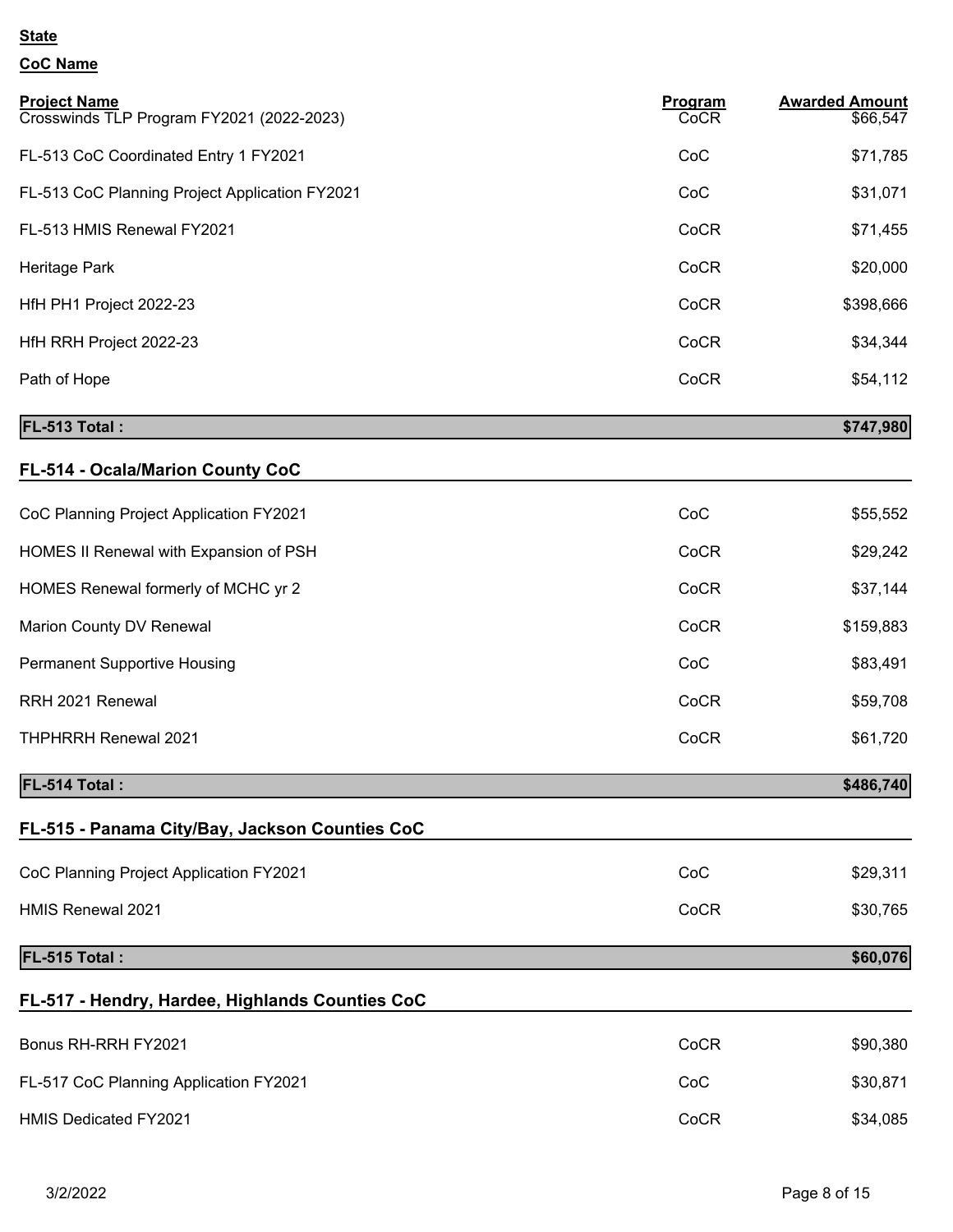| <b>CoC Name</b>                                               |                 |                                  |
|---------------------------------------------------------------|-----------------|----------------------------------|
| <b>Project Name</b><br><b>HMIS Operation FY2021</b>           | Program<br>CoCR | <b>Awarded Amount</b><br>\$3,627 |
| PSH Renewal 2021                                              | CoCR            | \$145,358                        |
| FL-517 Total:                                                 |                 | \$304,321                        |
| FL-518 - Columbia, Hamilton, Lafayette, Suwannee Counties CoC |                 |                                  |
| FL-518 CoC Planning Project FY2021                            | CoC             | \$14,357                         |
| FL-518 Coordinated Entry and Assessment Renewal FY2021        | CoCR            | \$58,641                         |
| FL-518 HMIS Renewal FY2021                                    | CoCR            | \$32,146                         |
| FL-518 Rapid Rehousing Renewal FY2021                         | CoCR            | \$103,575                        |
| Lake City                                                     | CoCR            | \$174,781                        |
| FL-518 Total:                                                 |                 | \$383,500                        |
| FL-519 - Pasco County CoC                                     |                 |                                  |
| Ace Opportunities 2021 Path to Stability THP/RR               | CoCR            | \$216,379                        |
| FY2021 CoC Planning                                           | CoC             | \$75,031                         |
| FY2021 Coordinated Entry                                      | CoCR            | \$48,081                         |
| FY2021 Coordinated Entry Expansion                            | CoC             | \$26,919                         |
| <b>FY2021 HMIS</b>                                            | CoCR            | \$106,554                        |
| FY2021 HMIS Expansion                                         | CoC             | \$33,446                         |
| PCHA 2021 PSH Renewal #1                                      | CoCR            | \$14,456                         |
| PCHA PH-PSH FY2021 Expansion                                  | CoC             | \$74,403                         |
| PCHA PH-PSH Renewal #2                                        | CoCR            | \$67,440                         |
| Returning Home - Pasco Bonus 2021                             | CoC             | \$129,167                        |
| Returning Home - Pasco Consolidated 2021                      | CoCR            | \$269,457                        |
| Returning Home - Pasco III 2021                               | CoCR            | \$333,831                        |
| Safely Home - Pasco DV RRH 2021                               | CoC             | \$387,945                        |
|                                                               |                 |                                  |

## **FL-519 Total : \$1,783,109**

### **FL-520 - Citrus, Hernando, Lake, Sumter Counties CoC**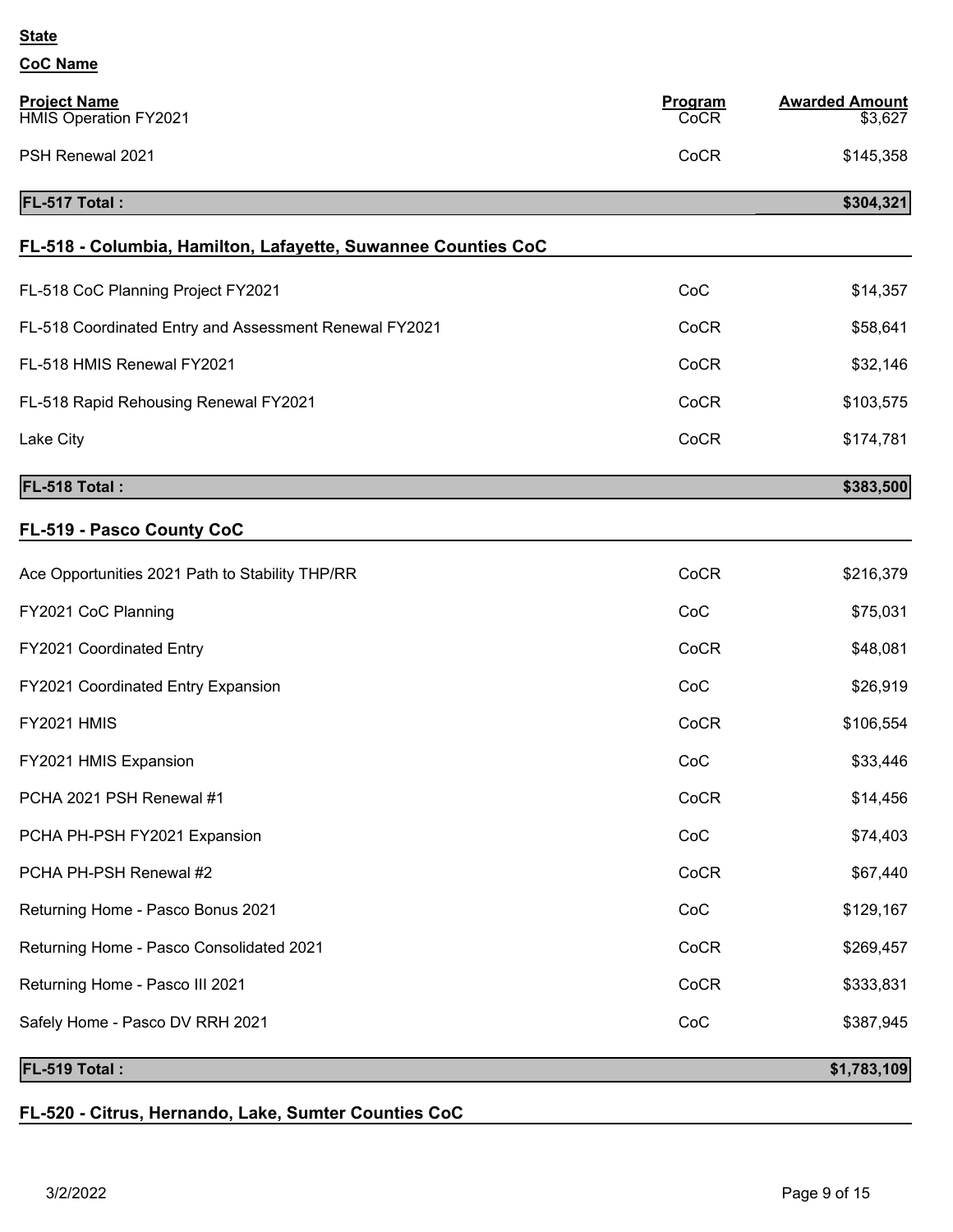### **CoC Name**

| <b>Project Name</b><br>Lake County Permanent Supportive Housing FY21/22 Application | Program<br>CoC | <b>Awarded Amount</b><br>\$121,072 |
|-------------------------------------------------------------------------------------|----------------|------------------------------------|
| MFHC FY2021 CAS                                                                     | CoCR           | \$39,031                           |
| MFHC FY2021 MFIN                                                                    | CoCR           | \$76,999                           |
| MFHC FY2021 PLANNING PROJECT                                                        | CoC            | \$43,727                           |
| Returning Home - Mid Florida 2021                                                   | CoCR           | \$226,569                          |
| Returning Home - Mid Florida Bonus RRH                                              | CoC            | \$75,134                           |

#### **FL-520 Total :** \$582,532

### **FL-600 - Miami-Dade County CoC**

| Amistad                              | CoCR | \$452,333   |
|--------------------------------------|------|-------------|
| Archbishop Carroll Homes             | CoCR | \$1,230,324 |
| <b>Better Way Apartments</b>         | CoCR | \$698,333   |
| <b>Better Way West Wing</b>          | CoCR | \$265,232   |
| <b>Bonita Cove</b>                   | CoCR | \$146,748   |
| <b>Brother Keily Consolidation</b>   | CoCR | \$1,183,338 |
| <b>Brother Mathias</b>               | CoCR | \$292,338   |
| Camillus HUD RRH                     | CoCR | \$616,955   |
| Casa Matias                          | CoCR | \$243,889   |
| Citrus Health Youth Housing Program  | CoCR | \$1,020,418 |
| City of Miami Beach Outreach         | CoCR | \$65,212    |
| <b>Coalition Lift</b>                | CoCR | \$842,704   |
| Coconut Grove 1                      | CoCR | \$162,289   |
| Coconut Grove 2                      | CoCR | \$57,505    |
| <b>Community Connections Program</b> | CoCR | \$651,942   |
| Del Prado Gardens                    | CoCR | \$444,858   |
| Ethyl Elan Apartments Consolidation  | CoCR | \$3,074,525 |
| <b>First Place</b>                   | CoCR | \$409,950   |
| FL-600 Planning Grant                | CoC  | \$1,031,249 |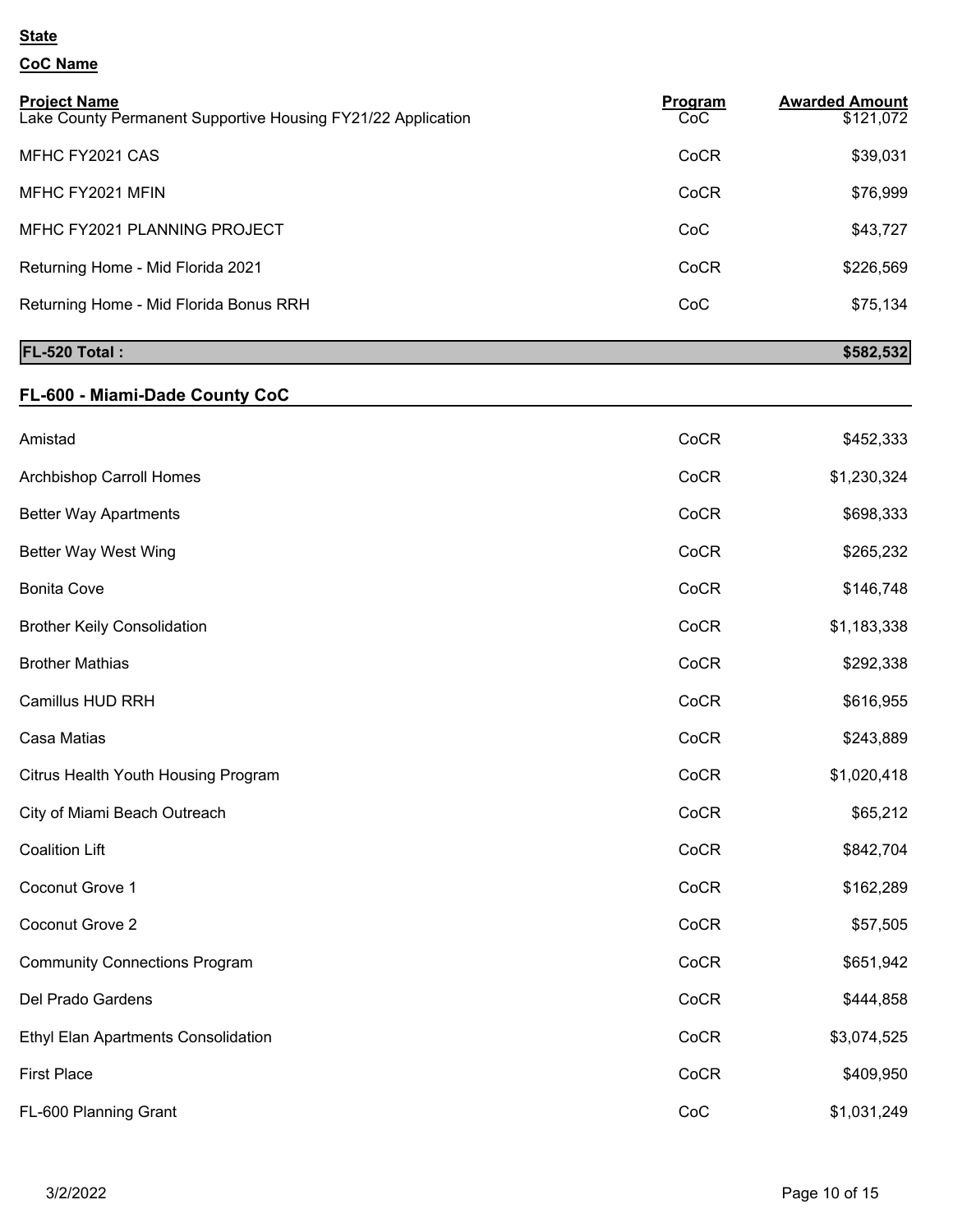### **CoC Name**

| <b>Project Name</b><br><b>Harding Village</b>      | Program<br>CoCR | <b>Awarded Amount</b><br>\$353,374 |
|----------------------------------------------------|-----------------|------------------------------------|
| Hogar 2                                            | CoCR            | \$1,275,463                        |
| Hogar I                                            | CoCR            | \$1,014,468                        |
| <b>Homestead Scattered Site</b>                    | CoCR            | \$215,037                          |
| Hope Gardens Consolidation                         | CoCR            | \$552,731                          |
| Housing ACT Consolidation                          | CoCR            | \$3,206,684                        |
| J. Moss Consolidation                              | CoCR            | \$1,113,265                        |
| Karis Village                                      | CoCR            | \$488,995                          |
| Kolapi                                             | CoCR            | \$2,444,964                        |
| <b>Liberty Village</b>                             | CoCR            | \$684,804                          |
| Little Haiti                                       | CoCR            | \$193,188                          |
| <b>Little Riverbend Consolidation</b>              | CoCR            | \$686,051                          |
| Marie Toussaint                                    | CoCR            | \$398,710                          |
| Marie Toussaint S + C                              | CoCR            | \$583,207                          |
| Mayfair                                            | CoCR            | \$198,217                          |
| MDC Domestic Violence Rapid Re-Housing Project     | CoC             | \$1,666,348                        |
| Miami Homeless Assistance Program CE Consolidation | CoCR            | \$695,520                          |
| Montega                                            | CoCR            | \$1,092,177                        |
| Mother Seton PH                                    | CoCR            | \$609,224                          |
| Moving Forward 2018 RRH                            | CoCR            | \$447,853                          |
| Northside Commons                                  | CoC             | \$655,816                          |
| Partners for Homes                                 | CoCR            | \$955,818                          |
| Project Dade Cares PSH                             | CoCR            | \$670,995                          |
| <b>Right Directions</b>                            | CoCR            | \$174,885                          |
| <b>Rivermont House</b>                             | CoCR            | \$549,779                          |
| Royalton Expansion                                 | CoCR            | \$1,083,032                        |
| Shaman                                             | CoCR            | \$542,580                          |
| Shepherd House                                     | CoCR            | \$104,414                          |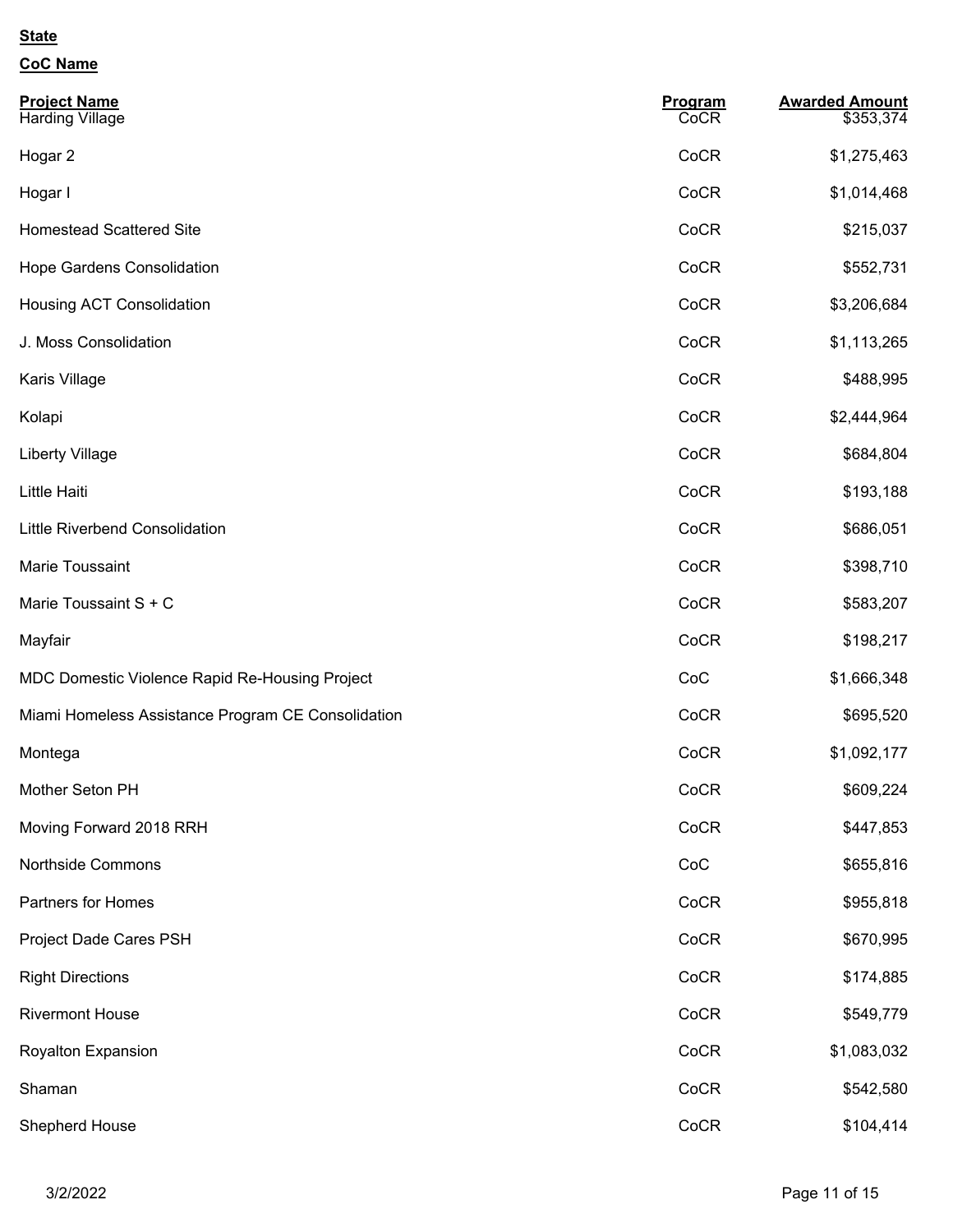### **CoC Name**

| <b>Project Name</b><br>Shepherd's Court Samaritan | Program<br>CoCR | <b>Awarded Amount</b><br>\$632,031 |
|---------------------------------------------------|-----------------|------------------------------------|
| Thomas Jefferson                                  | CoCR            | \$120,202                          |
| Thomas Jefferson $S + C$                          | CoCR            | \$351,808                          |
| <b>THOP Expansion</b>                             | CoC             | \$1,517,469                        |
| Transition to Homeownership (THOP)                | CoCR            | \$894,218                          |
| Verde Gardens                                     | CoCR            | \$638,497                          |
| Villa Aurora Consolidation                        | CoCR            | \$1,314,844                        |

# **FL-600 Total : \$41,016,810**

# **FL-601 - Ft Lauderdale/Broward County CoC**

| <b>Broward I</b>                                | CoCR | \$453,438   |
|-------------------------------------------------|------|-------------|
| <b>Broward II</b>                               | CoCR | \$1,126,798 |
| Broward IV (Samaritan Expansion)                | CoCR | \$377,097   |
| <b>Broward Partnership Housing III</b>          | CoCR | \$380,392   |
| <b>Broward Partnership Housing IV</b>           | CoCR | \$451,787   |
| <b>Broward Partnership Housing V</b>            | CoCR | \$395,953   |
| <b>Chalet Apartments</b>                        | CoCR | \$226,952   |
| CoC Planning Project Application FY 2021        | CoC  | \$344,462   |
| Hart & Home FY21                                | CoCR | \$308,163   |
| <b>HMIS 2021</b>                                | CoCR | \$309,339   |
| <b>HOPE4Families Rapid Re-Housing</b>           | CoCR | \$331,509   |
| NewHart Project FY21                            | CoCR | \$437,914   |
| Red Shield/Plymouth Colony Levels I and II      | CoCR | \$522,956   |
| <b>Rights of Passage</b>                        | CoCR | \$179,418   |
| ROP2-Rapid Re-Housing Leasing Assistance        | CoCR | \$238,187   |
| S + C 74 Unit HHOPE Chronic Homeless Initiative | CoCR | \$1,133,878 |
| S + C Permanent Housing 16 Unit                 | CoCR | \$297,703   |
| S + C Permanent Housing 18 Unit                 | CoCR | \$274,362   |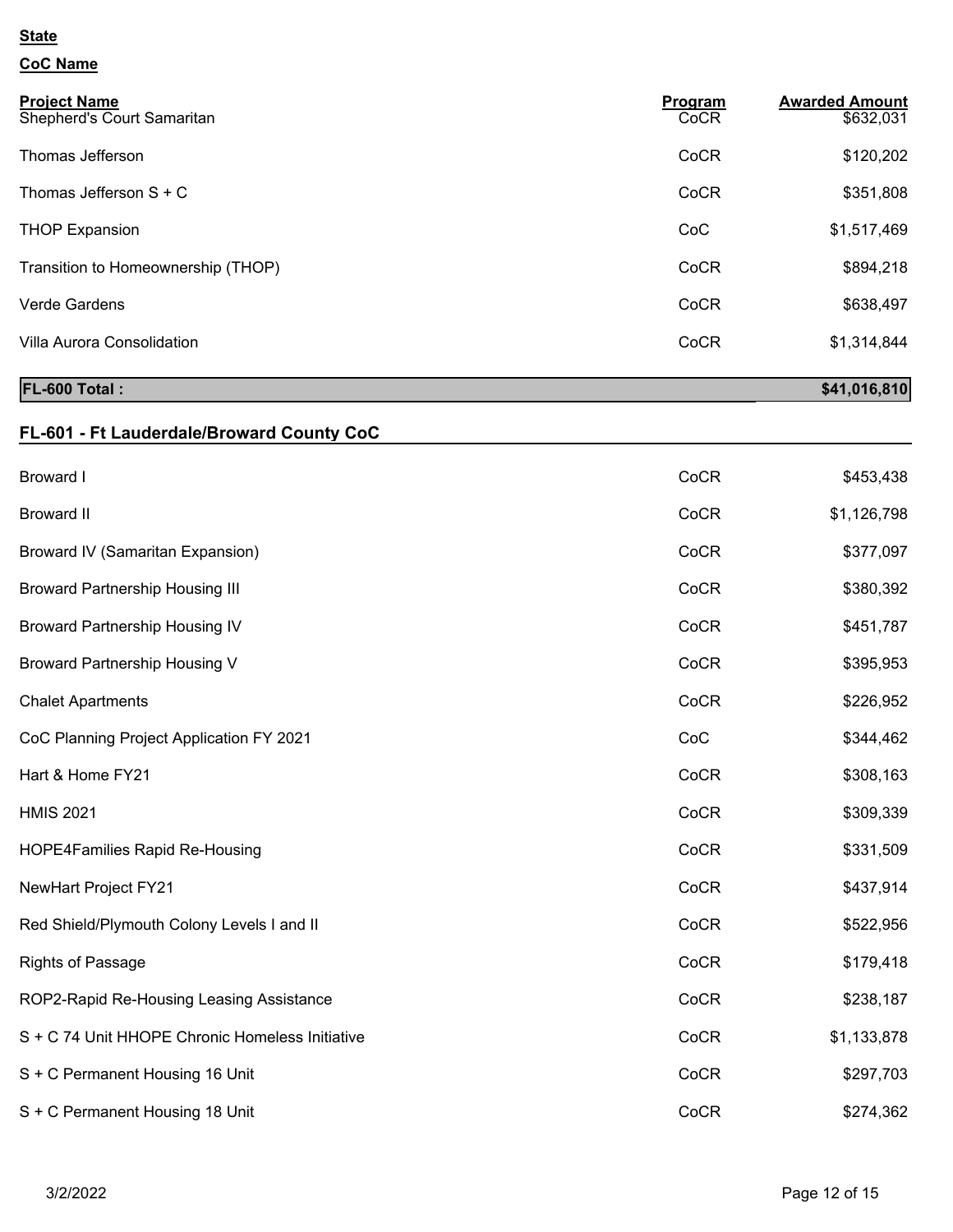#### **CoC Name**

| <b>Project Name</b><br>S + C Permanent Housing 25 Units | Program<br>CoCR | <b>Awarded Amount</b><br>\$306,949 |
|---------------------------------------------------------|-----------------|------------------------------------|
| S + C Permanent Housing 29 Units                        | CoCR            | \$486,705                          |
| S + C Permanent Housing 88 Units                        | CoCR            | \$1,193,361                        |
| S+C Permanent Housing 100 Units                         | CoCR            | \$1,259,371                        |
| Samaritan 2008                                          | CoCR            | \$319,317                          |
| <b>SHIELD Housing Project</b>                           | CoCR            | \$765,757                          |
|                                                         |                 |                                    |

#### **FL-601 Total : \$12,121,768**

| FL-602 - Punta Gorda/Charlotte County CoC |      |           |
|-------------------------------------------|------|-----------|
| CoC Charlotte FY2020                      | CoCR | \$36,675  |
| CoC Planning Project Application FY2021   | CoC  | \$11,584  |
| DV SSO-CE Renewal                         | CoCR | \$50,000  |
| <b>HMIS Renewal FY2021</b>                | CoCR | \$70,061  |
| Returning Home - Charlotte                | CoCR | \$115,420 |
| Safely Home - Charlotte                   | CoC  | \$58,713  |
| <b>FL-602 Total:</b>                      |      | \$342,453 |

### **FL-603 - Ft Myers, Cape Coral/Lee County CoC**

| 2021 CoC Planning                        | CoC  | \$99,878  |
|------------------------------------------|------|-----------|
| <b>CASL Permanent Supportive Housing</b> | CoC  | \$171,458 |
| <b>CASL Rental Assistance</b>            | CoCR | \$199,656 |
| <b>CASL Supportive Services</b>          | CoCR | \$128,157 |
| <b>Goodwill Rapid Rehousing</b>          | CoCR | \$212,976 |
| <b>HVS LIFT Rapid Rehousing</b>          | CoCR | \$113,471 |
| <b>JFCS Rapid Rehousing</b>              | CoCR | \$104,442 |
| Southwest Florida Connect SSO-CE         | CoCR | \$165,000 |
| SVDP Returning Home Lee County           | CoCR | \$211,012 |
| The Salvation Army Rapid Rehousing       | CoCR | \$640,620 |
|                                          |      |           |

### **FL-603 Total : \$2,046,670**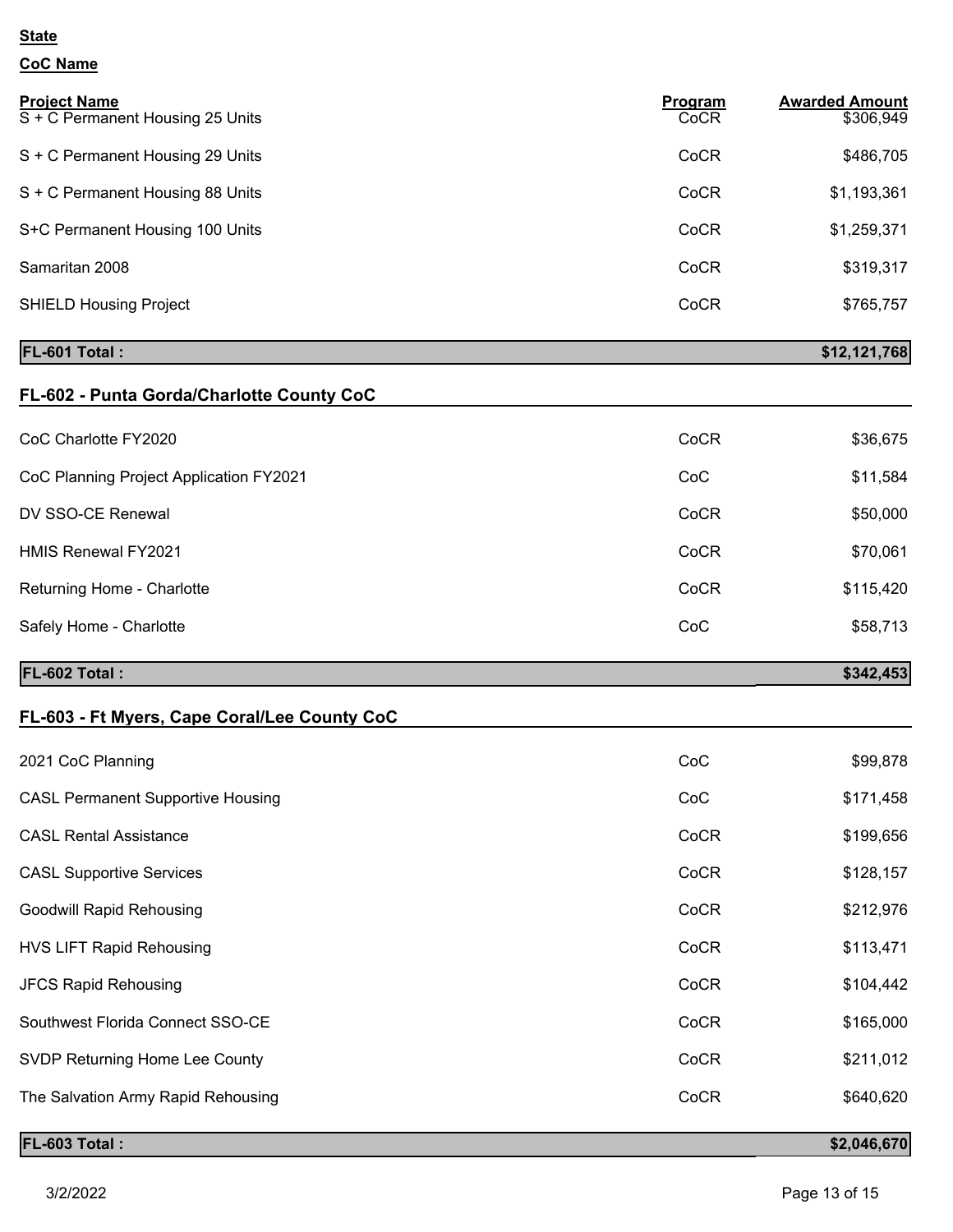| <b>Project Name</b>                                    | Program | <b>Awarded Amount</b> |
|--------------------------------------------------------|---------|-----------------------|
| FL-604 - Monroe County CoC                             |         |                       |
| Don Moore Apartments 2021                              | CoCR    | \$114,250             |
| FL-604 CoC Planning Application FY2021                 | CoC     | \$18,462              |
| Marty's Place 2021                                     | CoC     | \$31,026              |
| Peacock CH                                             | CoCR    | \$22,443              |
| Seebol Place 2021                                      | CoCR    | \$16,635              |
| St. Bede Housing for Homeless Renewal FY2021           | CoCR    | \$241,630             |
| St. Theresa Permanent Housing Renewal FY2021           | CoCR    | \$97,455              |
| FL-604 Total:                                          |         | \$541,901             |
| FL-605 - West Palm Beach/Palm Beach County CoC         |         |                       |
| 2021 Planning Grant                                    | CoC     | \$236,845             |
| <b>Beacon Place</b>                                    | CoCR    | \$806,594             |
| Bridges to Success Renewal Project Application FY 2021 | CoCR    | \$264,134             |
| <b>Connecting Youth to Opportunities</b>               | CoCR    | \$295,573             |
| HMIS Implementation (FL0823L4D051900) FY2021           | CoCR    | \$281,530             |
| $112 \text{ m}$ $\sim$ $100 \text{ m}$                 | 0.05    | 0.00011               |

| HMIS Implementation (FL0823L4D051900) FY2021 | CoCR | \$281,530   |
|----------------------------------------------|------|-------------|
| Home First                                   | CoCR | \$363,414   |
| Home Run 2 PSH YHDP                          | CoC  | \$632,026   |
| <b>New Avenues</b>                           | CoCR | \$974,412   |
| <b>Operation Home Ready III</b>              | CoCR | \$308,066   |
| Operation Home Ready IV                      | CoCR | \$331,992   |
| <b>Project Family Care</b>                   | CoCR | \$340,014   |
| Project SAFE II                              | CoCR | \$252,131   |
| <b>Project Succeed</b>                       | CoCR | \$1,294,322 |
| Touchdown RRH YHDP                           | CoC  | \$364,992   |
| Vita Nova Diversion FY2021                   | CoC  | \$190,605   |
| Vita Nova TH-RRH FY 2021                     | CoC  | \$554,494   |
| YHDP CYTO2                                   | CoC  | \$298,593   |